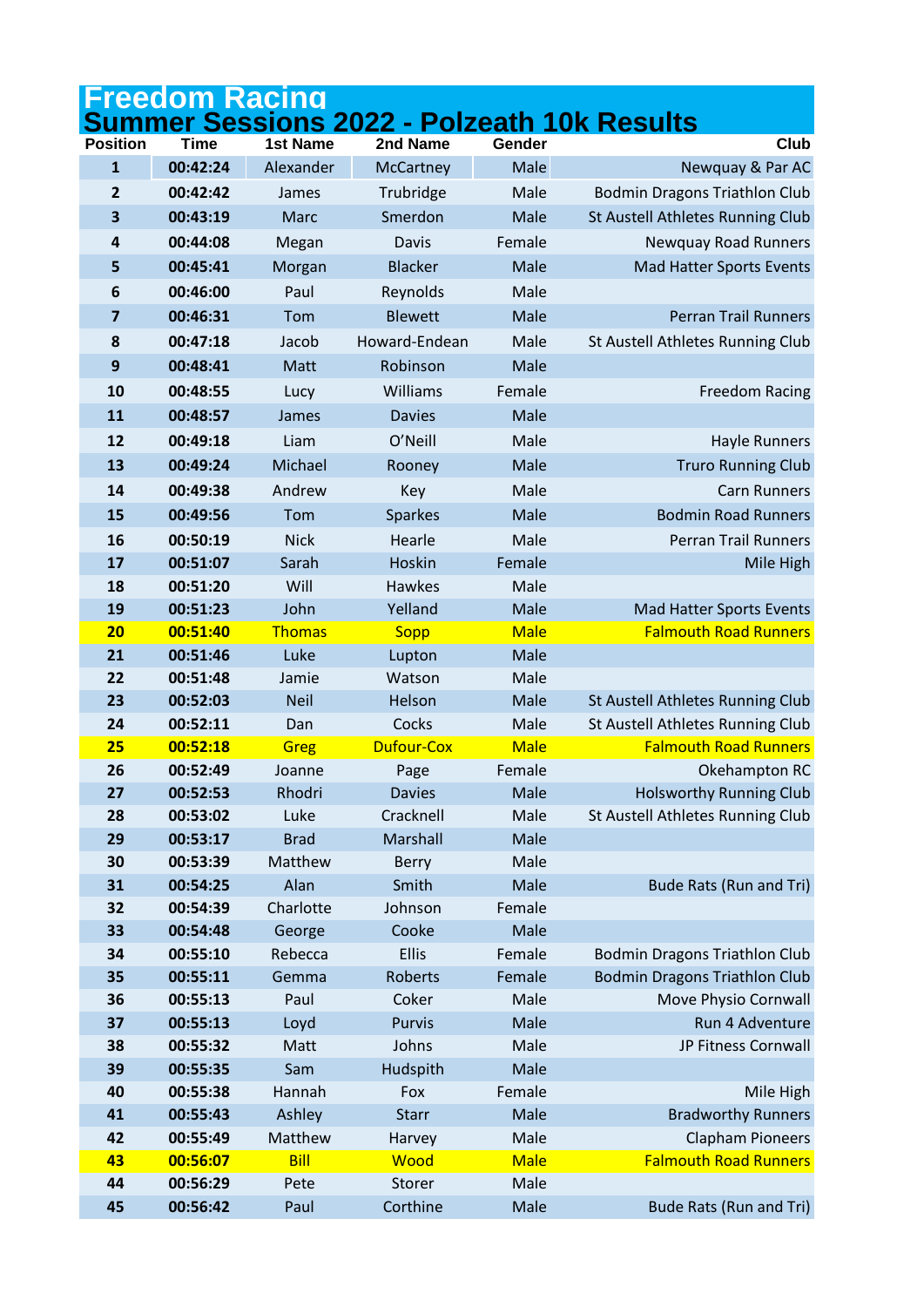| 46 | 00:56:47             | Martyn        | Griffiths       | Male        | <b>Newquay Road Runners</b>                 |
|----|----------------------|---------------|-----------------|-------------|---------------------------------------------|
| 47 | 00:56:50             | <b>Chris</b>  | Parker          | <b>Male</b> | <b>Falmouth Road Runners</b>                |
| 48 | 00:57:32             | Martyn        | Head            | Male        |                                             |
| 49 | 00:57:38             | Penny         | Atkinson        | Female      | <b>Falmouth Road Runners</b>                |
| 50 | 00:57:40             | Laura         | Eccott          | Female      | Bude Rats (Run and Tri)                     |
| 51 | 00:57:47             | Emma          | Clark           | Female      | Looe Pioneers Running Club                  |
| 52 | 00:58:29             | lan           | Leedham         | Male        | <b>Newquay Road Runners</b>                 |
| 53 | 00:58:49             | Andrew        | Ferguson        | Male        | <b>Perran Trail Runners</b>                 |
| 54 | 00:58:53             | Chris         | Farrow          | Male        |                                             |
| 55 | 00:59:12             | Stephen       | Hare            | Male        | <b>Lizard Runners</b>                       |
| 56 | 00:59:20             | Jon           | Fletcher        | Male        | St Austell Running Club                     |
| 57 | 00:59:27             | Romy          | Elliot          | Male        |                                             |
| 58 | 00:59:57             | Robert        | Curtis          | Male        | Bude Rats (Run and Tri)                     |
| 59 | 01:00:12             | Martin        | Head            | Male        | <b>MudCrew Running</b>                      |
| 60 | 01:00:16             | Rosalie       | Finch           | Female      |                                             |
| 61 | 01:00:40             | Grant         | <b>Ellis</b>    | Male        |                                             |
| 62 | 01:01:01             | Daniel        | Parsonage       | Male        |                                             |
| 63 | 01:01:07             | Paul          | Watson          | Male        | Lonely Goat RC                              |
| 64 | 01:01:12             | Isabel        | Irwin-Bowler    | Female      | <b>St Austell Running Club</b>              |
| 65 | 01:01:25             | <b>Stuart</b> | Smith           | Male        | <b>Hayle Runners</b>                        |
| 66 | 01:01:31             | Sian          | Phoenix         | Female      |                                             |
| 67 | 01:01:38             | Adam          | Roberts         | Male        | <b>Bodmin Dragons Triathlon Club</b>        |
| 68 | 01:02:11             | <b>Nick</b>   | Pope            | Male        | Looe Pioneers Running Club                  |
| 69 | 01:02:14             | Damian        | <b>McNee</b>    | Male        |                                             |
| 70 | 01:02:15             | <b>Stuart</b> | George          | Male        |                                             |
| 71 | 01:02:16             | Amy           | Redden          | Female      |                                             |
| 72 | 01:02:17             | Clare         | Fuller          |             | Female troc's Dragons Triathlon Club Bodmin |
| 73 | 01:02:30             | Charles       | Simpson         | Male        | <b>Hayle Runners</b>                        |
| 74 | 01:02:33             | Jason         | Hambly          | Male        |                                             |
| 75 | 01:02:44             | David         | Thomasson       | Male        | <b>Bodmin Road Runners</b>                  |
| 76 | 01:02:57             | Christine     | Costiff         | Female      | Ashford & District RRC                      |
| 77 | 01:03:35             | Simon         | Edwards         | Male        |                                             |
| 78 | 01:03:45             | <b>Nick</b>   | Hodgkinson      | Male        |                                             |
| 79 | 01:03:52             | Colleen       | Finn            | Female      | Bude Rats (Run and Tri)                     |
| 80 | 01:03:52             | Claire        | Strong          | Female      | Bude Rats (Run and Tri)                     |
| 81 | 01:04:06             | Richard       | <b>Butler</b>   | Male        |                                             |
| 82 | 01:04:11             | Jeremy        | Jollow          | Male        |                                             |
| 83 | 01:04:13             | Stephen       | Oxborrow        | Male        |                                             |
| 84 | 01:04:23             | Anne          | Legget          | Female      |                                             |
| 85 | 01:04:31             | Matt          | Denham          | Male        |                                             |
| 86 | 01:04:31             | Richard       | Keast           | Male        |                                             |
| 87 | 01:04:46             | Emily         | Lent            | Female      |                                             |
| 88 | 01:04:54             | David         | Thompson        | Male        |                                             |
| 89 | 01:05:41             | Charlotte     | Meredith        | Female      |                                             |
| 90 | 01:05:41             | Annette       | Rossiter        | Female      |                                             |
| 91 | 01:05:48             | <b>Marcus</b> | George          | Male        |                                             |
| 92 | 01:06:05             | Lucy          | Swinton         | Female      |                                             |
| 93 |                      | Matt          | <b>Biggins</b>  | Male        |                                             |
| 94 | 01:06:13<br>01:06:26 | Georgia       | <b>Witchell</b> | Female      | <b>Falmouth Road Runners</b>                |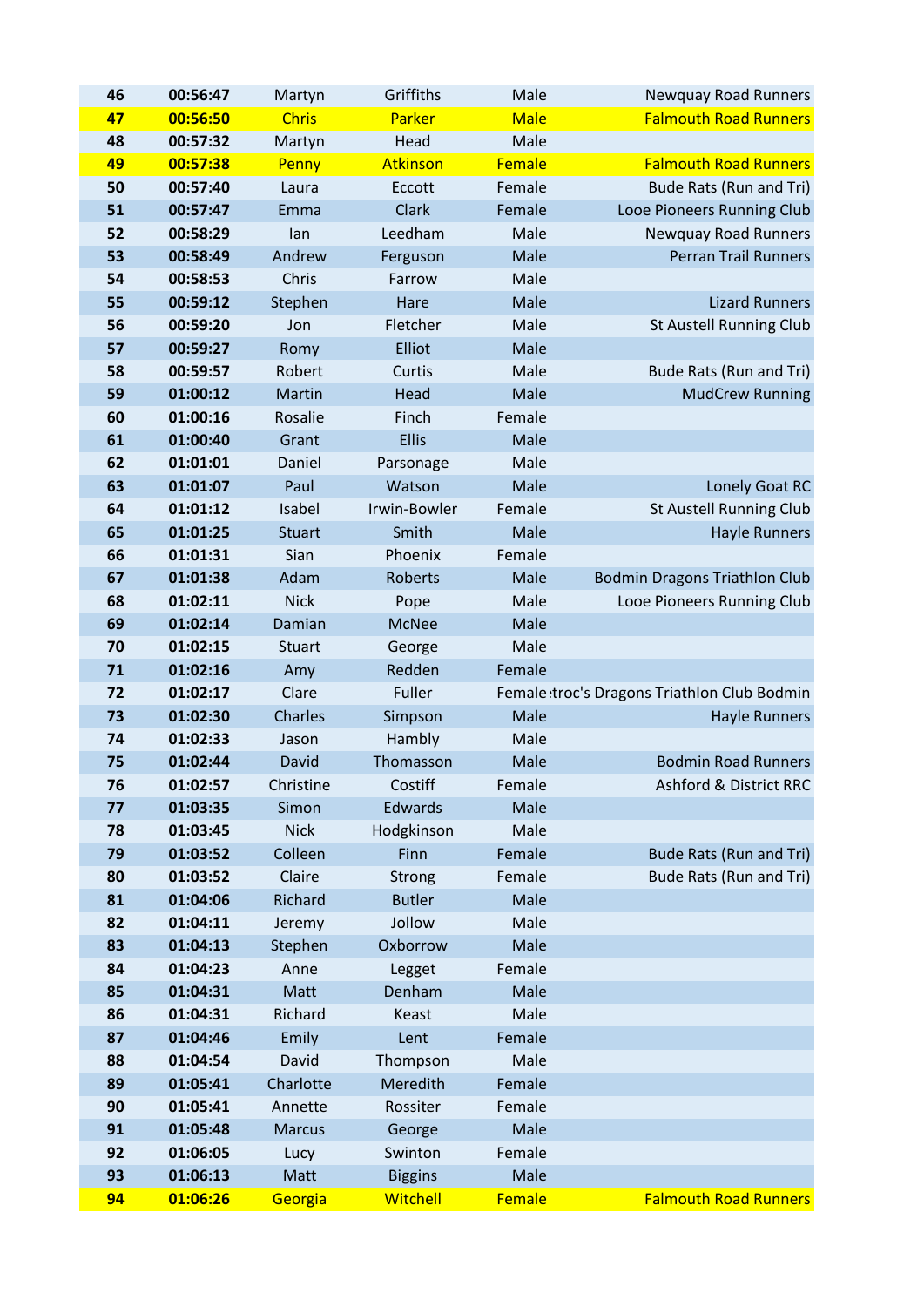| 95         | 01:06:50             | Fiona         | Gamble          | Female       | <b>Hayle Runners</b>                        |
|------------|----------------------|---------------|-----------------|--------------|---------------------------------------------|
| 96         | 01:07:12             | Lucy          | Fuller          |              | Female troc's Dragons Triathlon Club Bodmin |
| 97         | 01:07:22             | Hayley        | Jollow          | Female       |                                             |
| 98         | 01:07:57             | Mari          | <b>Barnes</b>   | Female       |                                             |
| 99         | 01:08:11             | Peter         | <b>Tullett</b>  | Male         |                                             |
| 100        | 01:08:19             | Milly         | Freeman         | Female       |                                             |
| 101        | 01:08:19             | Richard       | Lloyd           | Male         |                                             |
| <b>102</b> | 01:08:20             | <b>Karen</b>  | Parker          | Female       | <b>Falmouth Road Runners</b>                |
| 103        | 01:08:24             | Eszter        | Nagyszollosi    | Female       |                                             |
| 104        | 01:08:54             | <b>Tess</b>   | Cobb            | Female       |                                             |
| 105        | 01:09:30             | Jane          | Stephens        | Female       | <b>Bodmin Road Runners</b>                  |
| 106        | 01:10:03             | Grace         | Whetton         | Female       | <b>Mounts Bay Harriers</b>                  |
| 107        | 01:10:14             | Liam          | Garry           | Male         |                                             |
| 108        | 01:10:20             | Nicole        | Parr            | Female       |                                             |
| 109        | 01:10:22             | Anne-Marie    | Moore           | Female       |                                             |
| 110        | 01:10:24             | Thomas        | Moore           | Male         | <b>Truro Running Club</b>                   |
| 111        | 01:10:24             | Darrell       | Fuller          |              | Male troc's Dragons Triathlon Club Bodmin   |
| 112        | 01:10:29             | Jane          | <b>Borley</b>   | Female       |                                             |
| 113        | 01:10:33             | James         | Rooney          | Male         | Bude Rats (Run and Tri)                     |
| 114        | 01:10:36             | Jodie         | <b>Bennett</b>  | Female       | Wakefield Triathlon Club                    |
| 115        | 01:10:44             | Katie         | Sharp           | Female       |                                             |
| 116        | 01:11:32             | Samuel        | <b>McQuigg</b>  | Male         | <b>St Austell Running Club</b>              |
| 117        | 01:13:03             | Louise        | <b>Roberts</b>  | Female       |                                             |
| 118        | 01:13:26             | Pip           | Letchworth      | Female       |                                             |
| 119        | 01:14:01             | Jess          | Ryder           | Female       |                                             |
| 120        | 01:15:07             | Nicola        | Emmett          | Female       | Bude Rats (Run and Tri)                     |
| 121        | 01:15:07             | Ben           | <b>Rogers</b>   | Male         | Bude Rats (Run and Tri)                     |
| 122        | 01:15:15             | Michael       | Mehta           | Male         |                                             |
| <b>123</b> | 01:15:26             | <b>Judith</b> | <b>Wilkes</b>   | Female       | <b>Falmouth Road Runners</b>                |
| 124        | 01:15:44             | Rob           | Thompson        | Male         | <b>MudCrew Running</b>                      |
| 125        | 01:15:58             | <b>Nicky</b>  | <b>Brenton</b>  | Female       | <b>Bodmin Road Runners</b>                  |
| 126        | 01:16:32             | Tom           | <b>Bradshaw</b> | Male         |                                             |
| 127        | 01:16:59             | Emma          | Nelson          | Female       |                                             |
| 128        | 01:17:06             | Anne          | Leonard         | Female       |                                             |
| 129        | 01:17:08             | Andy          | Weir            | Male         |                                             |
| 130        | 01:17:53             | Simon         | Mayho           | Male         | Bys Vyken Race Team                         |
| 131        | 01:18:30             | Sara          | Foster          | Female       |                                             |
| 132        | 01:19:31             | Roger         | <b>Menzies</b>  | Male         | <b>Newquay Road Runners</b>                 |
| 133        | 01:19:55             | Helen         | Darwin          | Female       | Bude Rats (Run and Tri)                     |
| 134        | 01:19:57             | Clare         | White           | Female       | Storm Plymouth                              |
| 135        | 01:19:57             | <b>Tracey</b> | Garland         | Female       | <b>Storm Plymouth</b>                       |
| 136        | 01:20:41             | <b>Bryan</b>  | King<br>Goodwin | Male<br>Male | Plymouth Musketeers Running Club            |
| 137<br>138 | 01:21:25<br>01:22:20 | Dan           | Grint           | Female       |                                             |
| 139        | 01:22:28             | Sally         | <b>Bolton</b>   | Female       |                                             |
| 140        | 01:22:31             | Cara<br>Lisa  | Light           | Female       | Plymouth Musketeers Running Club            |
| 141        | 01:22:31             | Louise        | King            | Female       | Plymouth Musketeers Running Club            |
| 142        | 01:23:01             | Karen         | <b>Bolton</b>   | Female       |                                             |
| 143        | 01:23:58             | Anna          | Devlin          | Female       | <b>Holsworthy Running Club</b>              |
|            |                      |               |                 |              |                                             |